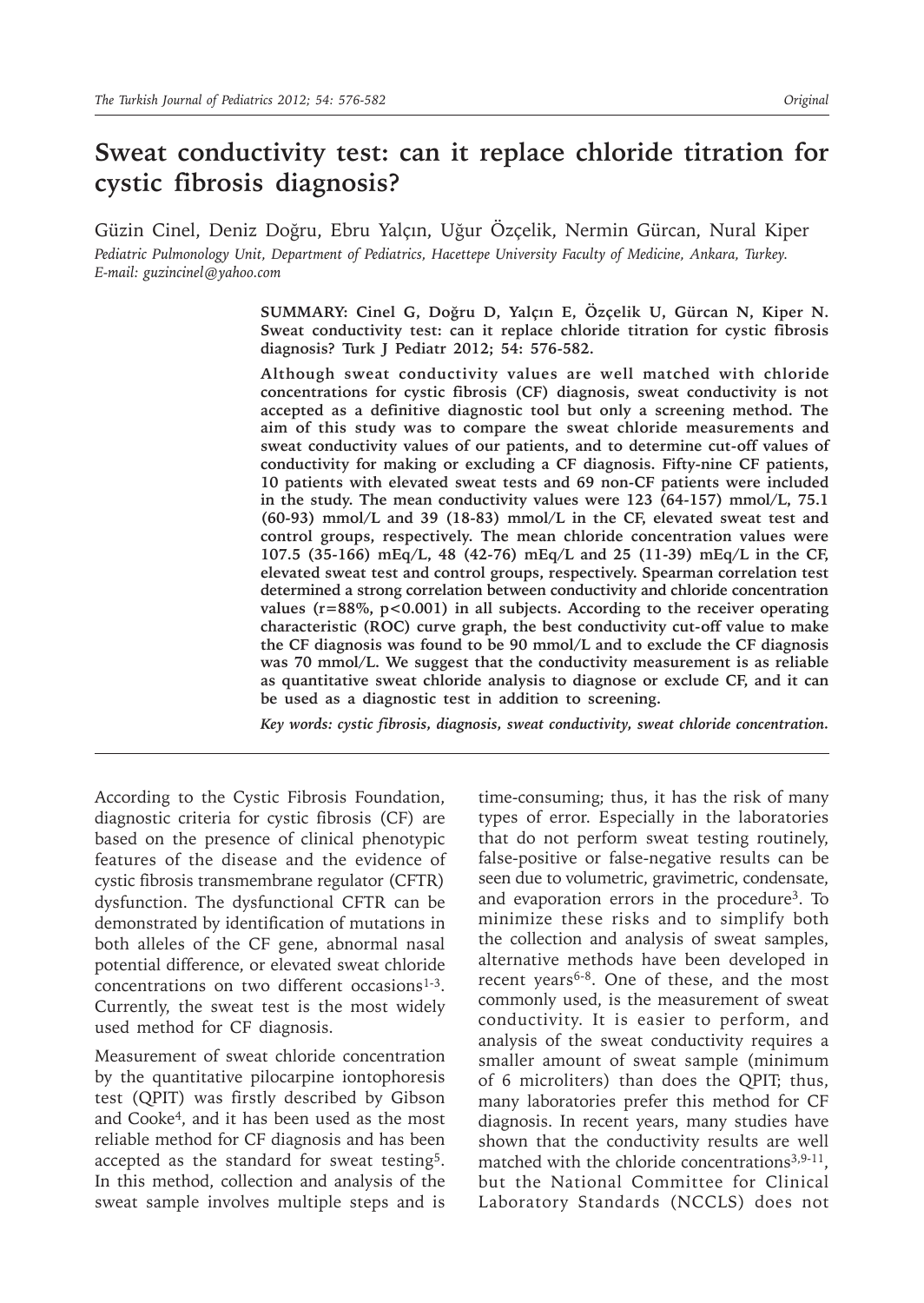accept it as a definitive diagnostic tool, and the Cystic Fibrosis Foundation accepts it only as a screening method<sup>5</sup>. According to their consensus report, every subject having a sweat conductivity test ≥50 mmol/L should be referred for a quantitative sweat chloride measurement with QPIT.

The aim of this study was to compare the sweat chloride measurements with sweat conductivity values of our patients, to determine cut-off values of conductivity for making or excluding a CF diagnosis, and to assess the sensitivity and specificity of these conductivity values.

# **Material and Methods**

# **Subjects**

This study was carried out at the Pediatric Pulmonology Unit over a one-year period. Subjects were classified into three groups. In the CF group, patients known as CF with clinical findings and laboratory evidence of CFTR dysfunction in the form of elevated sweat chloride concentrations on at least two occasions and/or presence of two CF mutations were included. In the elevated sweat test group, patients with elevated sweat tests but clinically not CF, having normal nasal potential electrical difference, and not carrying any CF mutations were included. As a control group, patients who had a normal sweat test, performed in our unit for any reason, were enrolled in this study.

Sweat was collected with QPI from the right arms of the patients by Gibson-Cooke method and from the left arms by Macroduct coil system at the same time. Chloride concentration was measured from the sweat sample collected with the Gibson-Cooke method, and conductivity was measured from the sweat sample collected with the Macroduct coil system.

This study was approved by the local ethical committee. Patients and their families were informed about the procedure and written informed consents were taken. This study was granted by the Hacettepe University Scientific Research Unit.

# **Sweat Chloride Concentration Measurement with Gibson-Cooke Method**

The sweat test was performed in three stages: stimulation of sweating with iontophoresis, collection of sweat sample and analysis. In the first stage (iontophoretic stimulation), the forearm skin was cleaned with distillated water and dried. A gauze bandage (2x2 cm) dampened with pilocarpine solution (64 mg pilocarpine hydrochloride/100 ml distilled water) was placed on the forearm near the wrist and a positive electrode was placed on it and strapped. The electrode was attached to the positive pole of the iontophoresis instrument (Model 4013 Union®). The second gauze bandage (2x2 cm) dampened with 0.02 N  $K_2SO_4$ solution was placed on the forearm above the elbow and a negative electrode was placed on it and strapped. This electrode was attached to the negative pole of the instrument. Then a current of 2.5-3 mA was applied during a five-minute period.

The second stage was sweat collection. A weighed 4x4 cm filter paper was placed near the wrist and closed with Parafilm. After waiting 30 minutes for collecting sweat, the filter paper was taken and weighed again.

The third stage was analysis. Filter paper with at least 100 mg sweat was washed with 3 ml distilled water (if the collected amount of sweat was >150 mg, it was washed with 5 ml distilled water). 1 ml solution was taken from this bath and placed in a clean tube. Two drops of  $2N HNO<sub>3</sub>$  and 3 drops of S-diphenylcarbazone solution  $(0.1\% \text{ g/v})$  put in a tube and mixed. The mixture in the tube was titrated with 0.005 N mercury nitrate solution till a pink-purple color formed.

Sweat chloride concentration was calculated with the following equation:

Sweat chloride concentration

#### (mEq/L) = (water amount added (ml) + weight of the sweat) x vol. Hg(NO<sub>3</sub>)<sub>2</sub> x N x 1000 weight of the sweat

Vol. Hg( $NO<sub>3</sub>$ )<sub>2</sub>: volume of mercury nitrate used in the titration;

N: normality of mercury nitrate used in the titration.

# **Sweat Conductivity Measurement with Macroduct Coil System12**

In this method, for iontophoretic stimulation, two electrodes carrying pilocarpine-containing discs were placed over the forearm after cleaning the skin with deionized water and drying. Pilocarpine-containing discs are 2.8 cm in diameter and carry a solid agar containing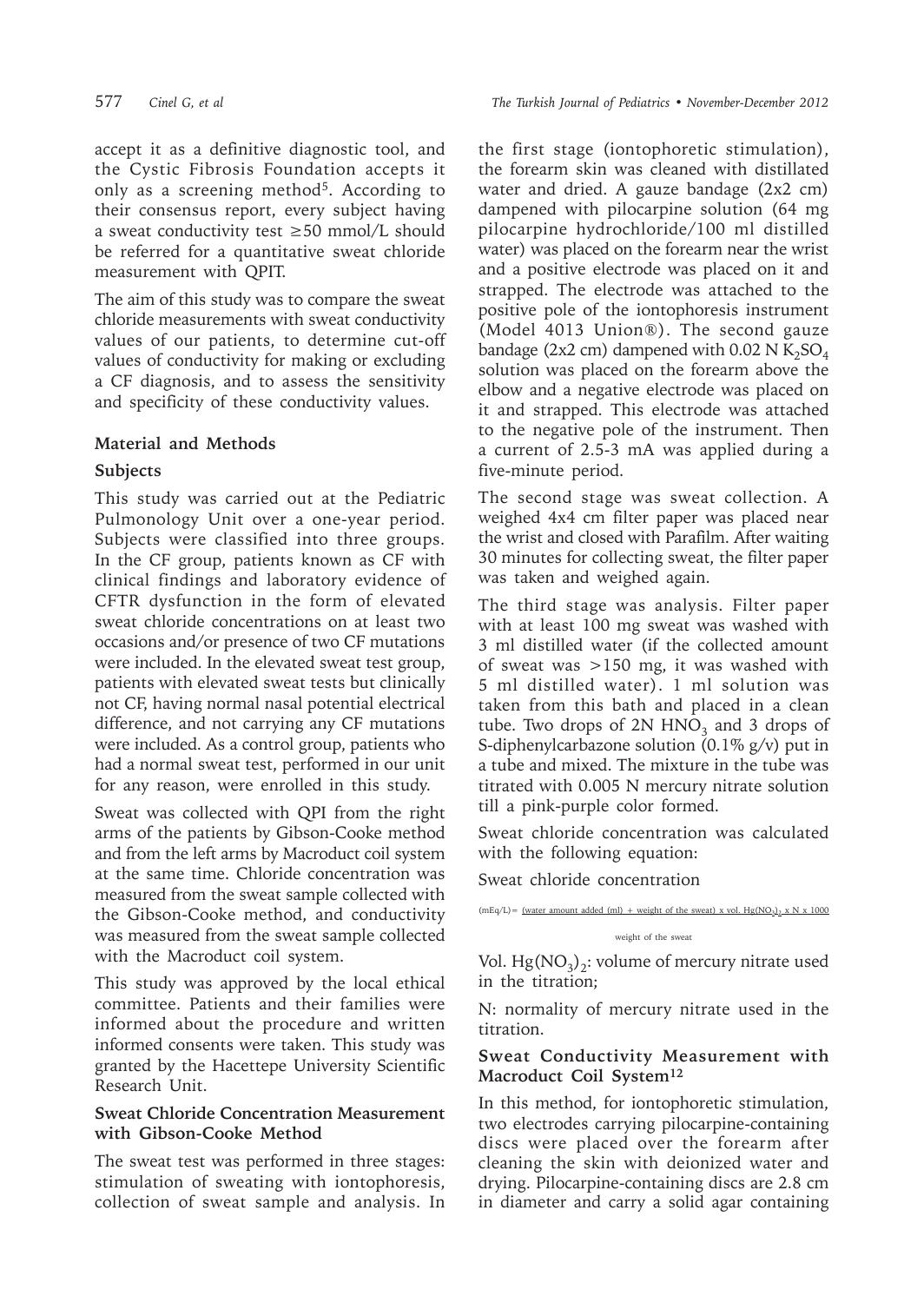0.5% pilocarpine nitrate in 96% water. A maximum 1.5 mA current was applied on these electrodes during a five-minute period.

In the sweat-collecting stage, after cleaning and drying the skin, a Macroduct collector was placed over the skin where the positive electrode was located. The Macroduct collector is a disposable, concave, plastic disc having a 0.025-inch hole in the center attached to a spiral plastic tube inside. This spiral tube has a total capacity of 85 microliters. Sweat travels through this plastic tube and is captured; thus, the risks of dead space and evaporation disappear. There is a blue, water-soluble dye on the concave disc surface that does not interfere with the sweat electrolytes, and this allows visualization of how much sweat is collected at any time of the procedure. In 30 minutes, 50-60 microliters of sweat can be collected, and this amount is adequate for analyzing chloride titration and the conductivity measurement of the same sample.

3120 Sweat-Chek Sweat Conductivity Analyzer® measures the electrical conductivity of the sample. It is possible to test the conductivity of 6-10 microliters sweat sample with this instrument. Conductivity is determined as mmol/L, and this unit represents the molar concentration of sodium chloride solution having the same conductivity as the same sweat sample at the same temperature.

The conductivity cell is located on the indentation of the front panel of the instrument, below the digital display. Two small (0.76 mm) stainless steel nipples supply the in- and output connections to the cell. Two short, micro-diameter plastic tubes are connected to these nipples for measurement. One of these tubes comes from the Macroduct collector and contains the sweat sample to be analyzed. The other is the take-up tube. The sweat sample is transferred from the Macroduct tube to the take-up tube on the conductivity cell during the analysis. Thus, the electrical conductivity is measured and the result appears on the digital display.

### **Data Analysis**

We used the Statistical Package for the Social Sciences (SPSS) 11.5 for Windows package program for statistical analysis. The specificity and sensitivity of the conductivity values were determined with the receiver operating characteristic (ROC) curve. In the ROC curve constitution, the elevated sweat test group and the control group were grouped together as the non-CF group. The relationship between the conductivity and chloride concentration values was examined with the Spearman correlation test, and the statistical significance was set at p<0.05.

### **Results**

Fifty-nine CF patients, 10 patients with elevated sweat tests but not CF, and 69 non-CF patients as a control group were included in the study. The demographic features of the included patients are shown in Table I.

Conductivity with the Macroduct coil system could be measured in 58 patients in the CF group, 9 patients in the elevated sweat test

| Group                  | Number of<br>Patients<br>(n) | Demographic features |                                      |  |
|------------------------|------------------------------|----------------------|--------------------------------------|--|
|                        |                              | F/M                  | Mean Age<br>$(min-max)$              |  |
| Cystic fibrosis        | 59                           | 29/30                | 9.7 years<br>(4 months-22 years)     |  |
| Elevated sweat<br>test | 10                           | 4/6                  | 11.1 years<br>$(4-19 \text{ years})$ |  |
| Control                | 69                           | 31/38                | 8.4 years<br>(3 months-23 years)     |  |

|  | Table I. Demographic Features of the Patients |  |  |
|--|-----------------------------------------------|--|--|
|  |                                               |  |  |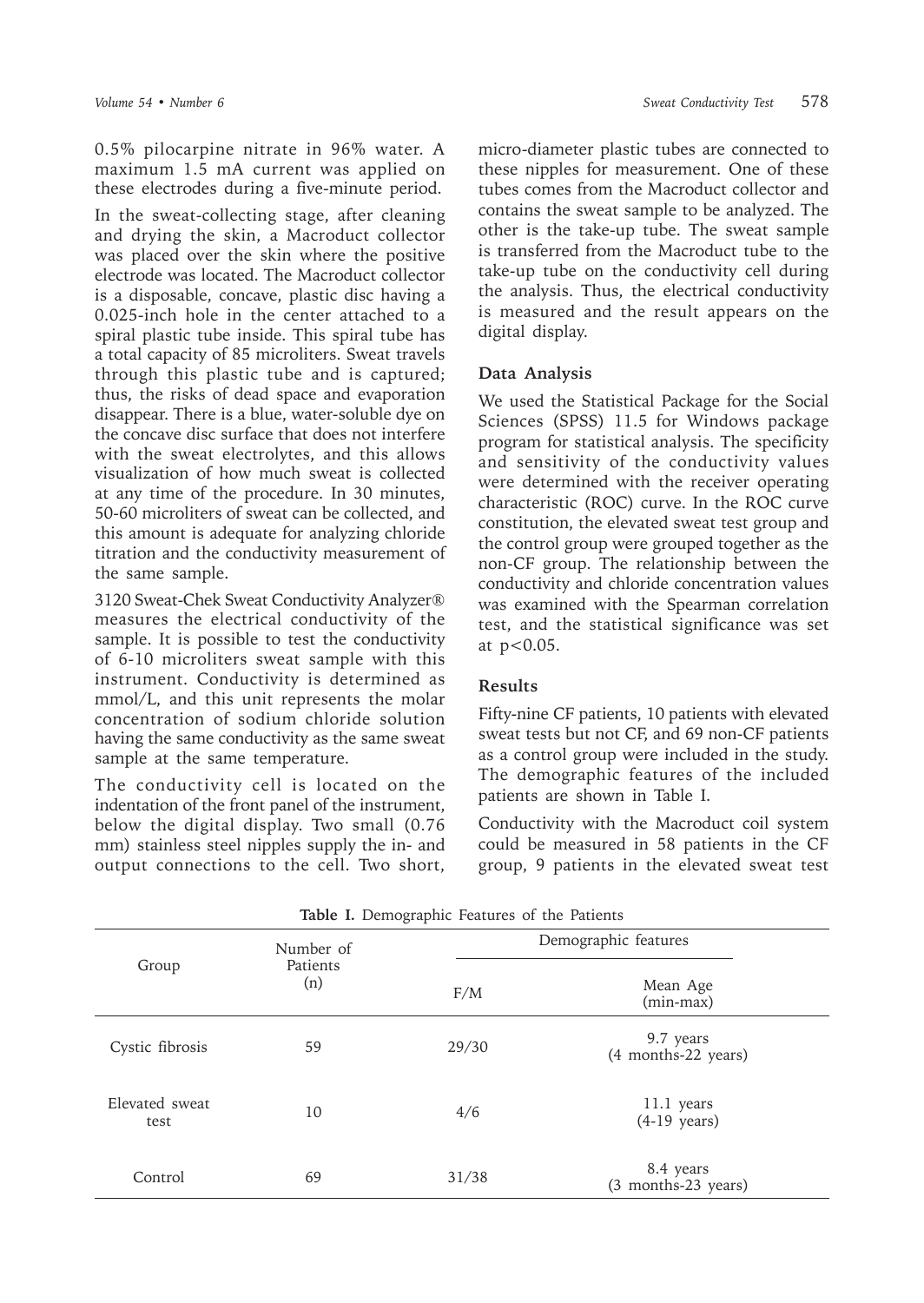group and 67 patients in the control group. Results were 123 (64-157) mmol/L, 75.1 (60- 93) mmol/L and 39 (18-83) mmol/L in the CF, elevated sweat test and control groups, respectively. The chloride concentration could be measured in 57 patients in the CF group, 9 patients in the elevated sweat test group and 66 patients in the control group. Results were 107.5 (35-166) mEq/L, 48 (42-76) mEq/L and 25 (11-39) mEq/L in the CF, elevated sweat test and control groups, respectively. The mean chloride concentration and conductivity values of patients in each of the three groups are shown in Figure 1.

In the scatter graph (Fig. 2) below, conductivity and chloride concentration values of the CF



**Figure 1.** The mean chloride concentration and conductivity values of patients in the three groups.



**Figure 2.** Scatter graph of conductivity and chloride concentration values.

and non-CF patients (NCF: control group and patients with elevated sweat tests) can be seen. According to this scatter graph, frequency distribution of conductivity values in the CF and NCF groups can separate both populations.

Spearman correlation test determined a strong positive correlation between conductivity and chloride concentration values with a statistical significance ( $r=88\%$ ,  $p<0.001$ ) in all subjects. In the CF group, there was a weak, positive and statistically significant ( $r=33\%$ ;  $p=0.012$ )



**Figure 3.** Receiver operating characteristic (ROC) curve drawn on the basis that chloride concentrations >60 mEq/L make the CF diagnosis.



**Figure 4.** Receiver operating characteristic (ROC) curve drawn on the basis that chloride concentrations <40 mEq/L exclude the CF diagnosis.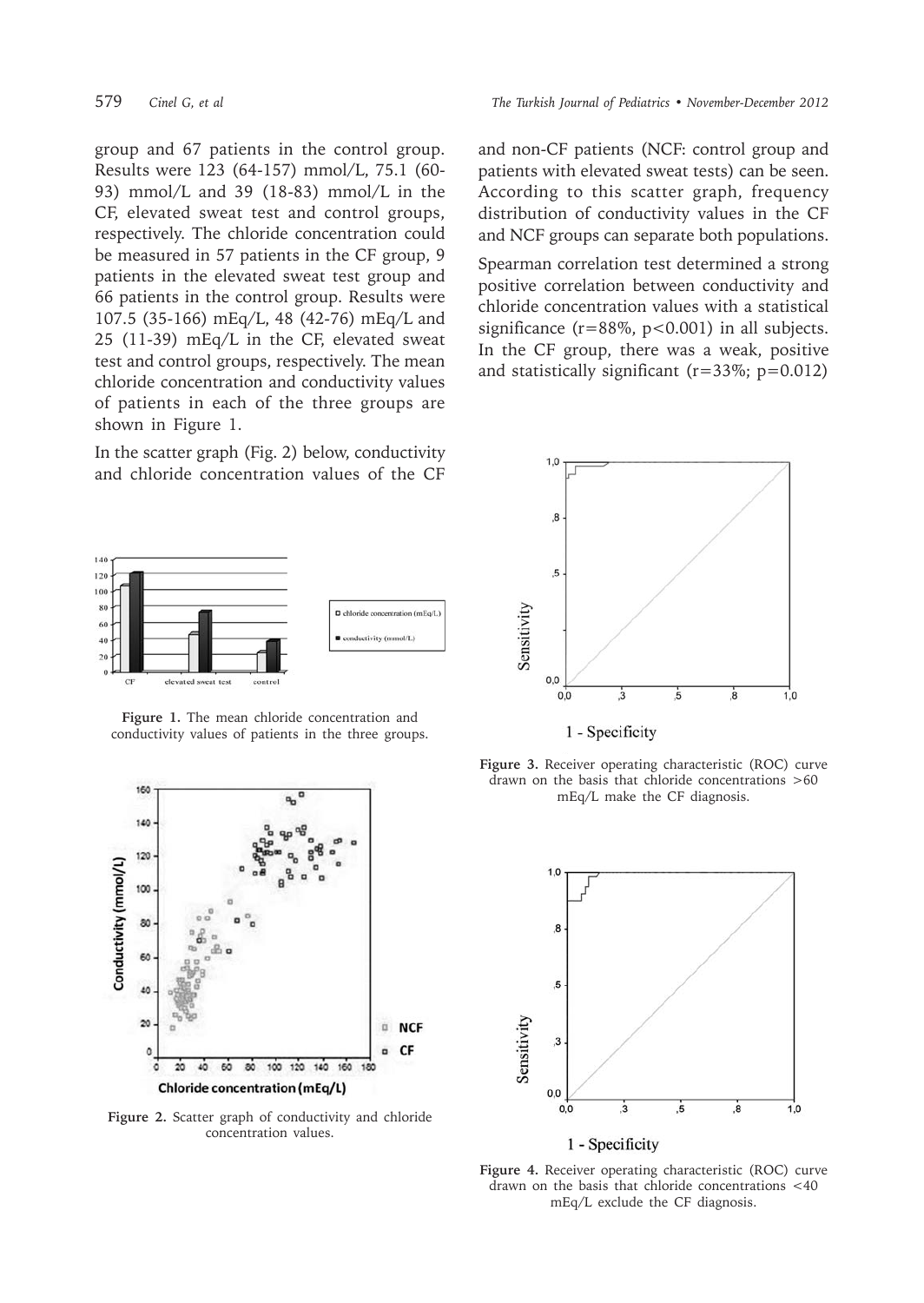correlation between the two measurements. In the non-CF group, the correlation was positive, moderate and statistically significant  $(r=67\%;$ p<0.001).

In the ROC curve (Fig. 3) drawn on the basis that the chloride concentrations  $>60$  mEq/L make the CF diagnosis, area under the curve was calculated as  $99.5\%$  ( $p < 0.001$ ). The large area under the curve demonstrates that the conductivity values closely matched the chloride concentration values. According to the ROC curve graph, the best conductivity cut-off value to make the CF diagnosis was found to be 90 mmol/L, with 92.9% sensitivity, 100% specificity, 100% positive predictive value (PPV), and 94.7% negative predictive value (NPV) (kappa value 0.936, p<0.001) (Table II).

Likewise, in the ROC curve (Fig. 4) drawn on the basis that the chloride concentration values <40 mEq/L exclude the CF diagnosis, the area under the curve was calculated to be 98.9% (p<0.001). The large area under the curve demonstrates that the conductivity values closely matched the chloride concentration values once again. According to this graph, the best conductivity cut-off value to exclude the CF diagnosis was 70 mmol/L, with 93.8% sensitivity, 92.1% specificity, 92.4% PPV, and 93.5% NPV (kappa value 0.859, p<0.001) (Table III).

# **Discussion**

The conductivity measurement was firstly described by Licht and Shwachman<sup>13</sup> more than 50 years ago, and this method was asserted as a simple and practical diagnostic test in children. Thereafter, the conductivity measurement was increasingly used by many laboratories to diagnose CF. A survey conducted by LeGrys<sup>14</sup> in 809 institutions showed that over 45% used the sweat conductivity method. There is a high preference rate, because the conductivity method is easier to perform than

the traditional chloride concentration by QPIT.

Sanchez et al.<sup>10</sup> analyzed 14 CF and 60 non-CF Chilean children, and found a strong correlation (r=0.98) between the conductivity values and  $Na<sup>+</sup>$  plus  $K<sup>+</sup>$  concentrations. In that study, all CF children had conductivity values  $\geq 98$ mmol/L, and the authors suggested that the conductivity values of 50-60 mmol/L were doubtful, deserving repetition of the test.

Hammond et al. $9$  showed that conductivity measured with the macro-collection system and Sweat-Chek Analyzer was as successful in discriminating diagnostically between CF and non-CF patients as sweat chloride concentration measurements. They compared the macrocollection system and conductivity analysis with QPI in 1090 patients over a period of 10 years. The main disadvantage with the macro-collection system was the inadequate sweat amount in 6.1% of patients, compared with 0.7% with the QPI. They also defined the relationship between conductivity values and chloride concentrations in 43 CF and 471 control patients in whom both procedures were performed. They found a high correlation coefficient (r=0.97) in all CF patients having conductivity values of ≥90 mmol/L.

Mastella et al.15 found a good sensitivity and specificity for the conductivity measurements. All patients detected by the classical QPI technique were considered positive by conductivity. However, they could not collect an adequate sweat sample in 9.1% of all patients for the conductivity measurement. Most of the insufficient samples were from the children younger than four months of age. In our study, the Macroduct Sweat Collection System was unsuccessful in collecting an adequate sample in 2.8% of patients, while the Gibson-Cooke method failed in 4.3% of all patients; there was no prominent age distribution in these subjects.

Heeley et al.<sup>11</sup> studied 57 CF and 154 non-

| <b>Reflective</b> to conductivity out on values for ose in making the or <i>Diagnosis</i> |                       |                       |                      |                      |       |         |  |
|-------------------------------------------------------------------------------------------|-----------------------|-----------------------|----------------------|----------------------|-------|---------|--|
| Conductivity<br>cut-off value<br>(mmol/L)                                                 | Sensitivity<br>$(\%)$ | Specificity<br>$(\%)$ | <b>PPV</b><br>$(\%)$ | <b>NPV</b><br>$(\%)$ | Kappa |         |  |
| 80                                                                                        | 96.4                  | 95.8                  | 94.7                 | 97.2                 | 0.921 | < 0.001 |  |
| 85                                                                                        | 92.9                  | 98.6                  | 98.1                 | 94.7                 | 0.920 | < 0.001 |  |
| $90*$                                                                                     | 92.9                  | 100                   | 100                  | 94.7                 | 0.936 | < 0.001 |  |

**Table II.** Conductivity Cut-Off Values for Use in Making the CF Diagnosis

CF: Cystic fibrosis. PPV: Positive predictive value. NPV: Negative predictive value. \*The best cut-off value.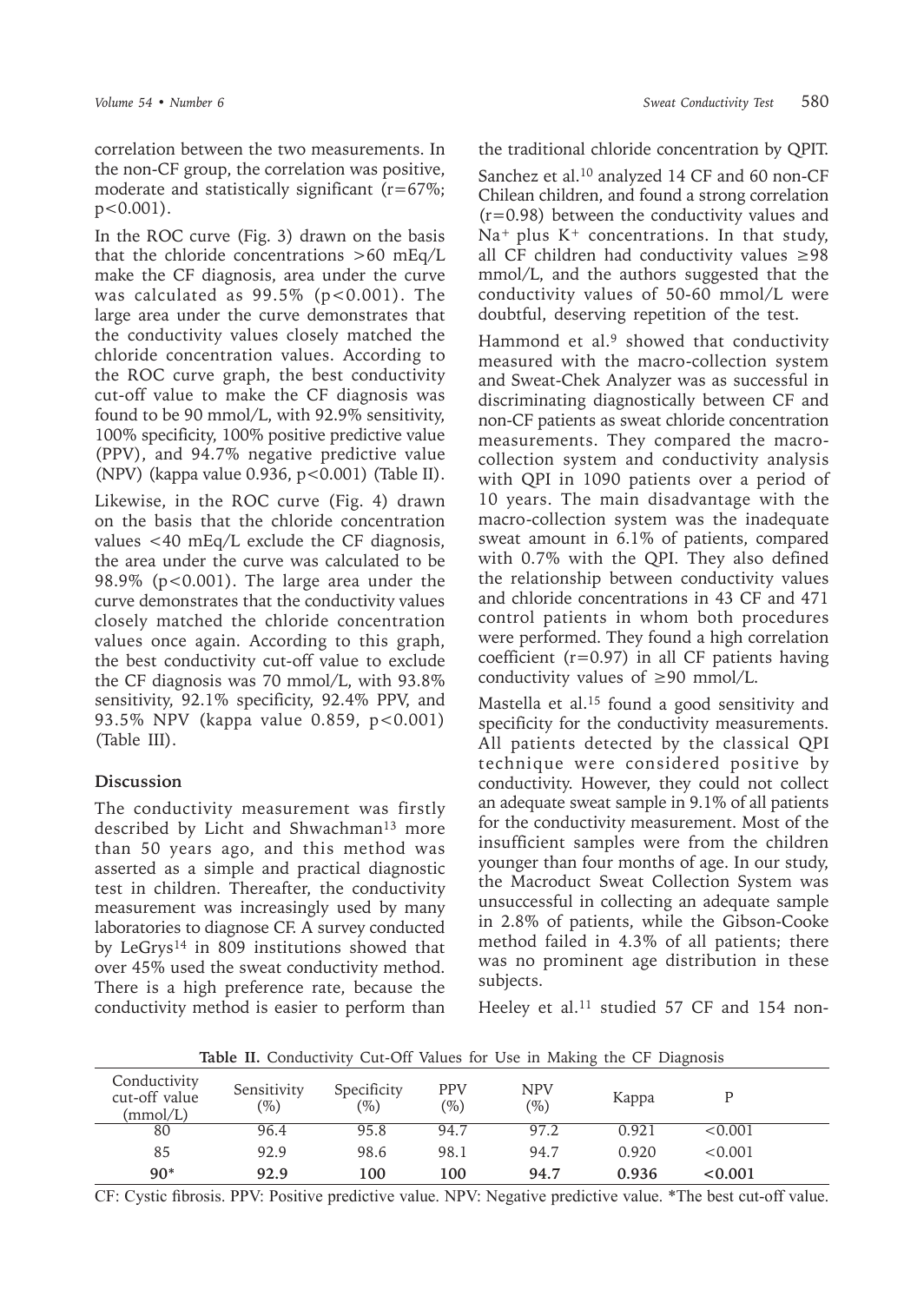| < 0.001<br>< 0.001<br>< 0.001 |
|-------------------------------|

**Table III.** Conductivity Cut-Off Values for Use in Excluding the CF Diagnosis

CF: Cystic fibrosis. PPV: Positive predictive value. NPV: Negative predictive value. \*The best cut-off value.

CF children in the United Kingdom and showed that the conductivity values were as efficient in CF laboratory diagnosis as chloride concentration measurements. They found the mean conductivity values as 110 mmol/L (67- 141) in CF patients and 37 mmol/L (18-71) in the healthy control group. They suggested conductivity values from 67-71 mmol/L as the limits of the equivocal range.

Van der Merwe et al.16, in South Africa, obtained sweat samples from 15 healthy adults, 20 healthy infants and 20 CF patients once a week for five consecutive weeks. They found that calculated 95% ranges for conductivity values in healthy subjects and CF patients were 18-60 and 96-144 mmol/L, respectively. Thus, they suggested that any result between 60 and 90 mmol/L must be repeated using a definitive method.

The largest study on this subject was made by Lezana et al.<sup>3</sup>. They used the Sweat-Chek analyzer on 3834 patients (age: 1 month-54 years; median: 1.8 years) for 10 years. They found the mean conductivity value for CF patients ( $n=294$ ) as 111 (82-148) mmol/L and for healthy subjects as 36 (12-89) mmol/L. They also determined a correlation between the conductivity and chloride concentration values  $(r<sub>s</sub>=0.60)$ . The best cut-off value to make the CF diagnosis was ≥90 mmol/L (sensitivity 99.7%, specificity 100%) and to exclude the CF diagnosis was  $\leq 75$  mmol/L (sensitivity 99.2%, specificity 93.4%). In that study, the distribution frequency of the conductivity values of CF and non-CF patients was similar to the distribution of the chloride concentration values observed by Shwachman and Mahmoodian<sup>17</sup> in 1967, so they suggested that both methods had the same diagnostic value.

The conductivity measurement has been performed in our department since April 2005. As of the end of this study, we accepted the cut-off conductivity values to diagnose CF as

80 mmol/L and to exclude the CF diagnosis as 60 mmol/L, as assessed by the manufacturing company; all the positive values were confirmed by measuring the chloride concentrations with the Gibson-Cooke method.

Despite all of these studies, the American National Committee for Clinical Laboratory Standards does not accept the conductivity measurement as a diagnostic tool, and the American Cystic Fibrosis Foundation recommends it as a screening test only<sup>5</sup>. According to the American Cystic Fibrosis Foundation, patients having a conductivity value >50 mmol/L must be directed to an accredited cystic fibrosis center for chloride concentration measurement<sup>18</sup>. In general, the conductivity values <50 mmol/L are accepted as normal by the Cystic Fibrosis Foundation<sup>13</sup>. When the conductivity cut-off value is accepted as 90 mmol/L, as selected by Lezana et al.3, the conductivity values can be used in CF diagnosis in addition to their use as a screening test.

In this study, we mainly demonstrated that the conductivity measurement has the capability to discriminate CF and non-CF subjects with a high reliability. We also showed that the conductivity values ≥90 mmol/L make the CF diagnosis and values  $\leq 70$  mmol/L exclude the diagnosis, while values from 71-89 mmol/L correspond to the equivocal range.

In conclusion, this is the first study performed in Turkish children determining the cut-off values of the sweat conductivity measurement to make or exclude the CF diagnosis. We conclude that the conductivity measurement is as reliable as the quantitative sweat chloride analysis to diagnose or exclude CF, and thus our study suggests that the conductivity measurement can be used as a diagnostic test in addition to its use in screening.